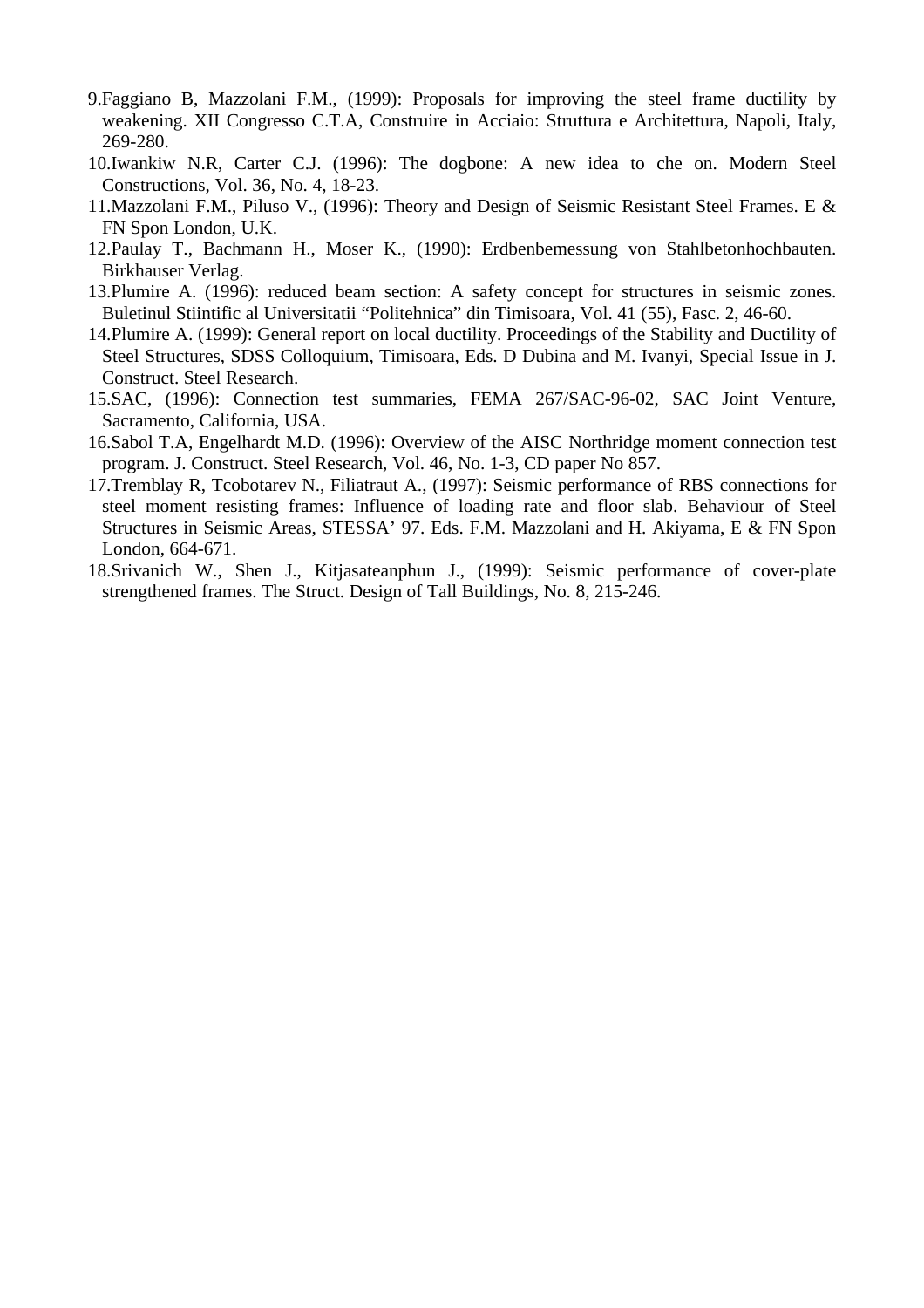of the aforementioned factors, it is better to minimize the composite floor-slab action with adequate detailing measures. So, in order to allow the complete formation of plastic hinge, it is recommended to eliminate the shear studs, to create a free zone, or in a simpler way to decoupling the concrete slab from the column flange using an elastically compressible material. (Fig. 10a,b,c).



**Fig. 10** Floor-slab constructional details

### **5. CONCLUSIONS**

New seismic design provisions based on constructional details must be developed and introduced in modern seismic codes. The paper outlines some alternative solutions in order to promote a reliable and predictable plastic mechanism based on constructional details through using of capacity criteria. The importance of plastic hinge position must be recognized in design assumptions. Strengthening solutions may led in oversized columns in case of high vertical loads or high material variation, while reduced beam sections represents a more attractive solutions, from this point of view. In case of hybrid frames specific criteria must be respected assuring that the design yield strength is equal with the real yield strength, otherwise the intended plastic mechanism may not be achieved.

Using such constructional details, which improve the inelastic performance, an extension in classification of moment frames may obtain, allowing the implementation of performance based design in earthquake design of steel moment resisting frames.

### **6. REFERENCES**

- 1.Anastasiadis A, Gioncu V. (1998): Influence of joint details on the local ductility of steel moment resisting frames, 3rd National Greek Conference on Steel Structures, Thessaloniki, 30-31 October, Greece, 311-319.
- 2.Anastasiadis A (1999): Ductility problems of steel moment resisting frames, Ph. D dissertation, University "Politehnica" Timisoara, Romania.
- 3.Anastasiadis A., Mateescu G., Gioncu V., Mazzolani F.M. (1999): Reliability of joints for improving the ductility of MR frames, Proceedings of the Stability and Ductility of Steel Structures, SDSS Colloquium, Timisoara, Eds. D Dubina and M. Ivanyi, Elsevier, U.K, 259-268.
- 4.Chen S.J., Yeh C. H., Chu J.M, (1996): Ductile steel beam-to-column connections for seismic resistance., J.Structural Eng., Vol. 122, No. 11, 1292-1299.
- 5.Chen S.J., Chu J.M., Chou Z.L., (1997): Dynamic behavior of steel frames with beam flanges shaved around connection. J. Construct. Steel Research, Vol. 42, No. 1. 49-70.
- 6.Chen S.J., (1998): Effects of floor slab on the seismic behavior of steel beam-to-column connections with reduced beam section. J. Construct. Steel Research, Vol. 46, No. 1-3, CD paper No 218.
- 7.Engelhardt M, Sabol T. A., (1995): Lessons learned from the Northridge earthquake: Steel moment frame performance., A new Direction in Seismic Design, Tokyo 9-10 October, 1-14.
- 8.Engelhardt M Winneberger T., Zekany A.J., Potyraj T.J., (1996): The dogbone connection: Part II. Modern Steel Construction. Vol. 36, No. 8, 46-55.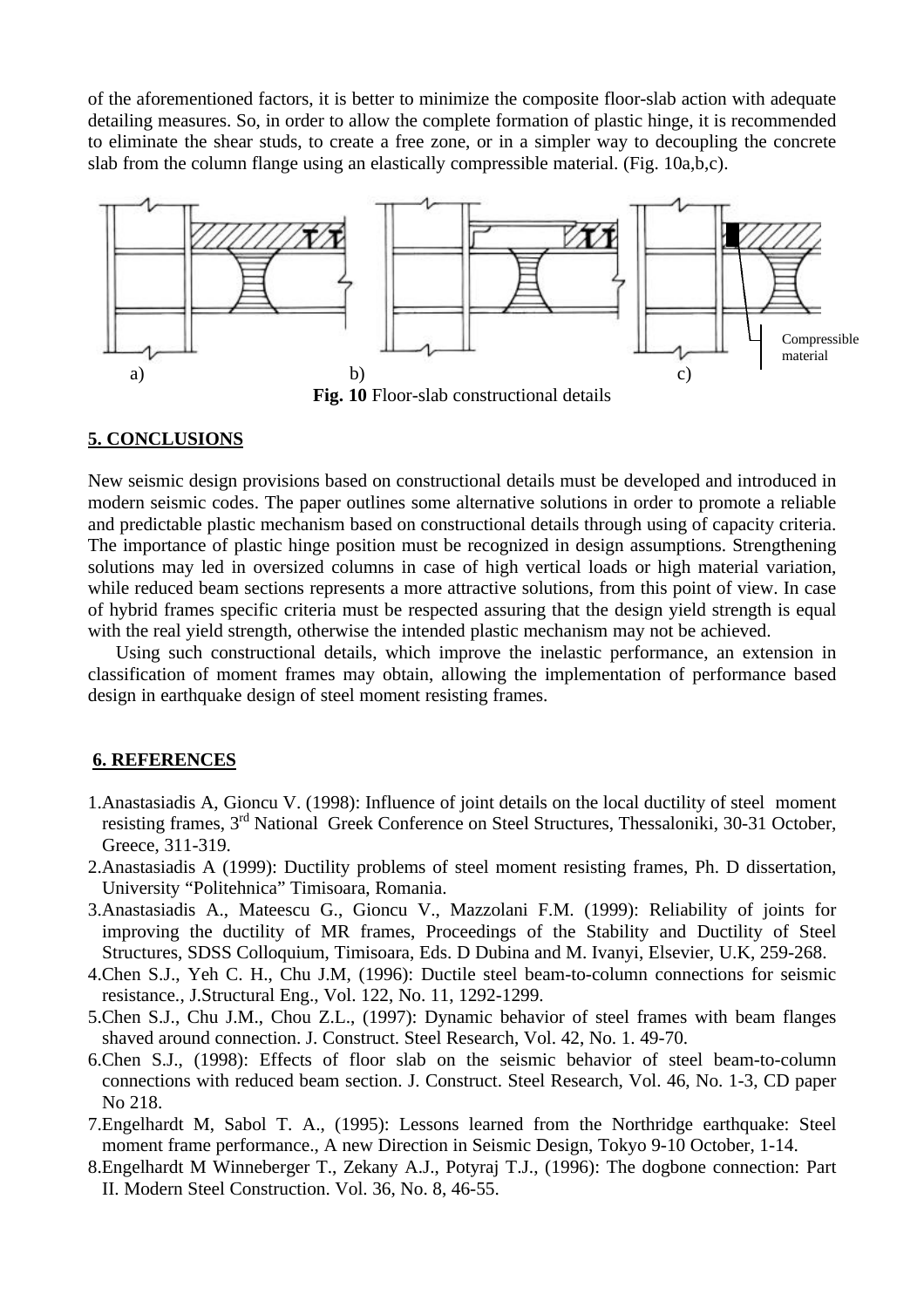#### **3.3 Hybrid MR-frames**

Exploiting the capacity design philosophy, one can obtain a SC-WB system, simply, using columns with higher steel grade than beams (e.g. columns from Fe 510 and beams from Fe 360). In the same time, it is easier to satisfy the capacity criteria, which in some cases led to thick doubler plates or thick welds or bolts at the beam-to-column connection. Additionally, this concept allows yielding of beam at column face due to inherent difference of strength between beam and column. It is obvious that such a procedure requires the correct determination of mechanical properties, especially yield stress, otherwise it is questionable. Recent experience from Northridge earthquake has confirmed this fact. Hybrid frames, with beams designed as ASTM A36 steel and columns as ASTM A572 Grade50, have been widely used in U.S practice. One of the main factors for brittle damage , for these frames, was the high level of actual yield strength in ASTM A36 beams ( $\approx$  340 MPa) as compared with the minimum specified value (250 MPa). However, the influence of yield stress variation was recognized in EC-8 Part 1.3, clause " Control of the design and construction". So, in order to design reliable hybrid frames the aforementioned requirements must be respected.

The effectiveness of hybrid frames, in terms of plastic rotation and storey drift, was demonstrated from dynamic inelastic analysis in limited number of low-rise steel moment frames (2bays-3 stories), using near and far source accelerograms [2] (Fig. 9a,b). Among the other advantages with the hybrid concept an ordinary moment frame may be translated in a special moment resisting frame. (Fig. 9a).



**Fig. 9** Performance of hybrid frames

## **4. FLOOR SLAB CONSTRUCTIONAL DETAILS**

Generally, the presence of concrete floor-slab has a positive action, providing lateral bracing to the top beam flange, and a negative action, which prevents the free local buckling of the top beam flange also adding stains to the bottom beam flange. Analyzing selected preliminary results of research on floor-slab effects indicate that the beam-buckling mode depends on beam size, detailing of connection zone, stress condition (e.g positive or negative moment), while the increase of beam flexural strength, of about 10-20%, depends on connection detailing, stress condition and appearance of lateral-torsional buckling [6,17]. Taking into account the difficulty in quantification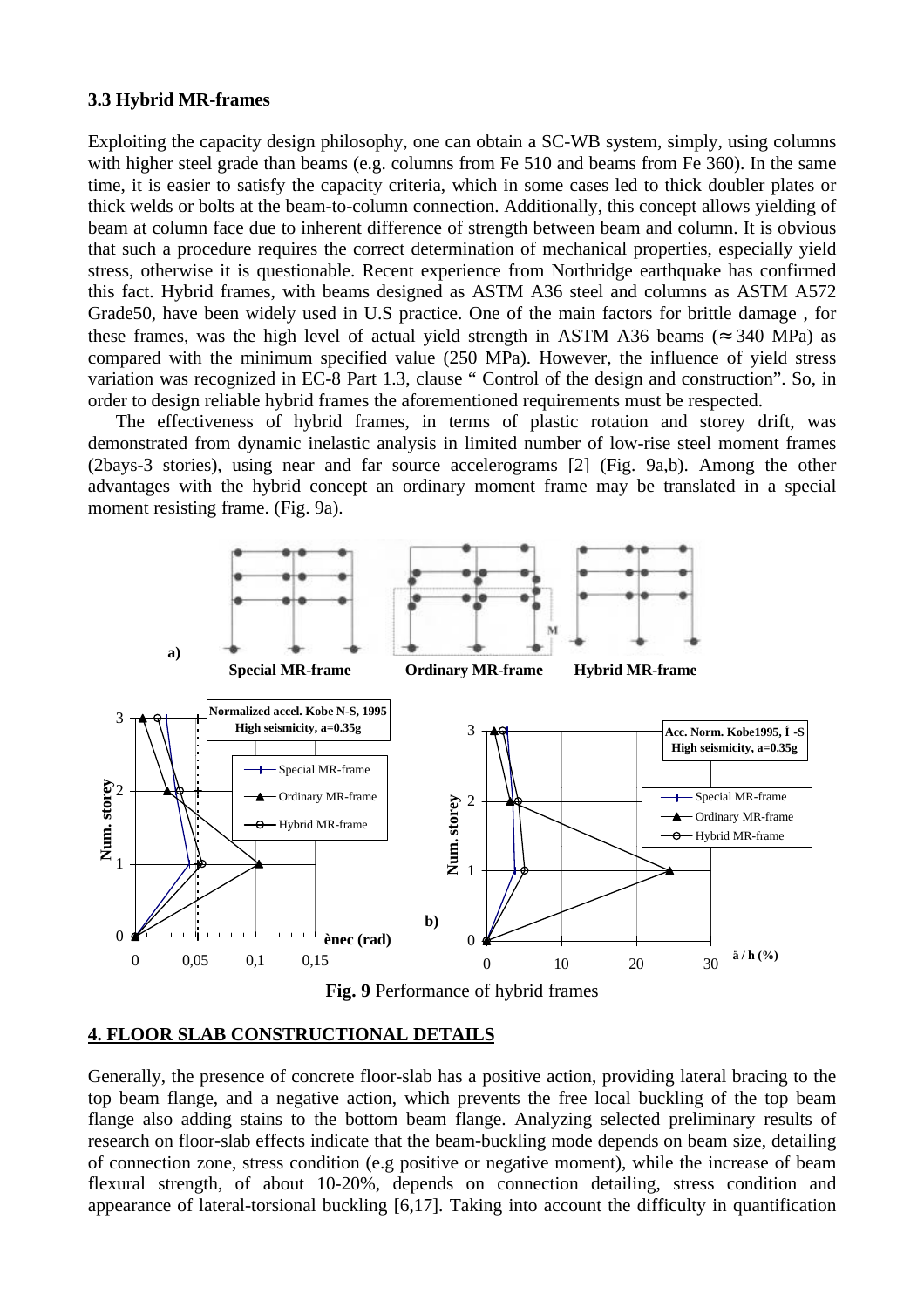where the notations used in relation (4) were explained above. Relation (4) accounts the influence of strain-hardening effects, yield stress variation, loading conditions. Drift requirements, which govern the seismic design of steel moment frames, provide an overstrength, so, some concerns raised about the inherent strength reduction of the RBS on frames strength does not represent a real problem, counterbalanced with the oversized members. In contrast, weakening as compared with strengthening strategy reduces the shear force in panel zone, dimensions at the weldements, and it is easier to satisfy a SC-WB mechanism. Using the relations (1), (2), (4), and assuming the formation of plastic hinge at the same distance,  $L_p$ , for the weakening and strengthening solution, one can see in figure 8 that in case of weakening the plastic moment at the column face,  $M_{c.f}$ , was reduced due to the greater reduction of  $M_{p,red}$ , while in case of strengthening the movement of plastic hinge promote the increasing of moment at the column face.

| Commercial     |                |           |                                 | $\mathbf{b}_1 / \mathbf{b}$                |                                      |
|----------------|----------------|-----------|---------------------------------|--------------------------------------------|--------------------------------------|
| section        | $M_{p,b}/qL^2$ | $L_{p}/L$ | $\rm M_{p,red}$ / $\rm M_{p.b}$ | $0.95 \text{ M}_{p,red} / \text{ M}_{p,b}$ | 0.90 $\rm M_{p,red}$ / $\rm M_{p.b}$ |
|                |                | 0.040     | 0.843                           | 0.692                                      | 0.627                                |
|                | 0.25           | 0.070     | 0.729                           | 0.527                                      | 0.470                                |
| <b>IPE 300</b> |                | 0.10      | 0.620                           | 0.367                                      | 0.319                                |
|                |                | 0.040     | 0.881                           | 0.748                                      | 0.679                                |
|                | 0.50           | 0.070     | 0.794                           | 0.622                                      | 0.559                                |
|                |                | 0.10      | 0.710                           | 0.497                                      | 0.444                                |

Table 1. Example of direct sizing for constant reduced beam section







**Fig. 8** Moment demands at the column face for strengthened and weakened solutions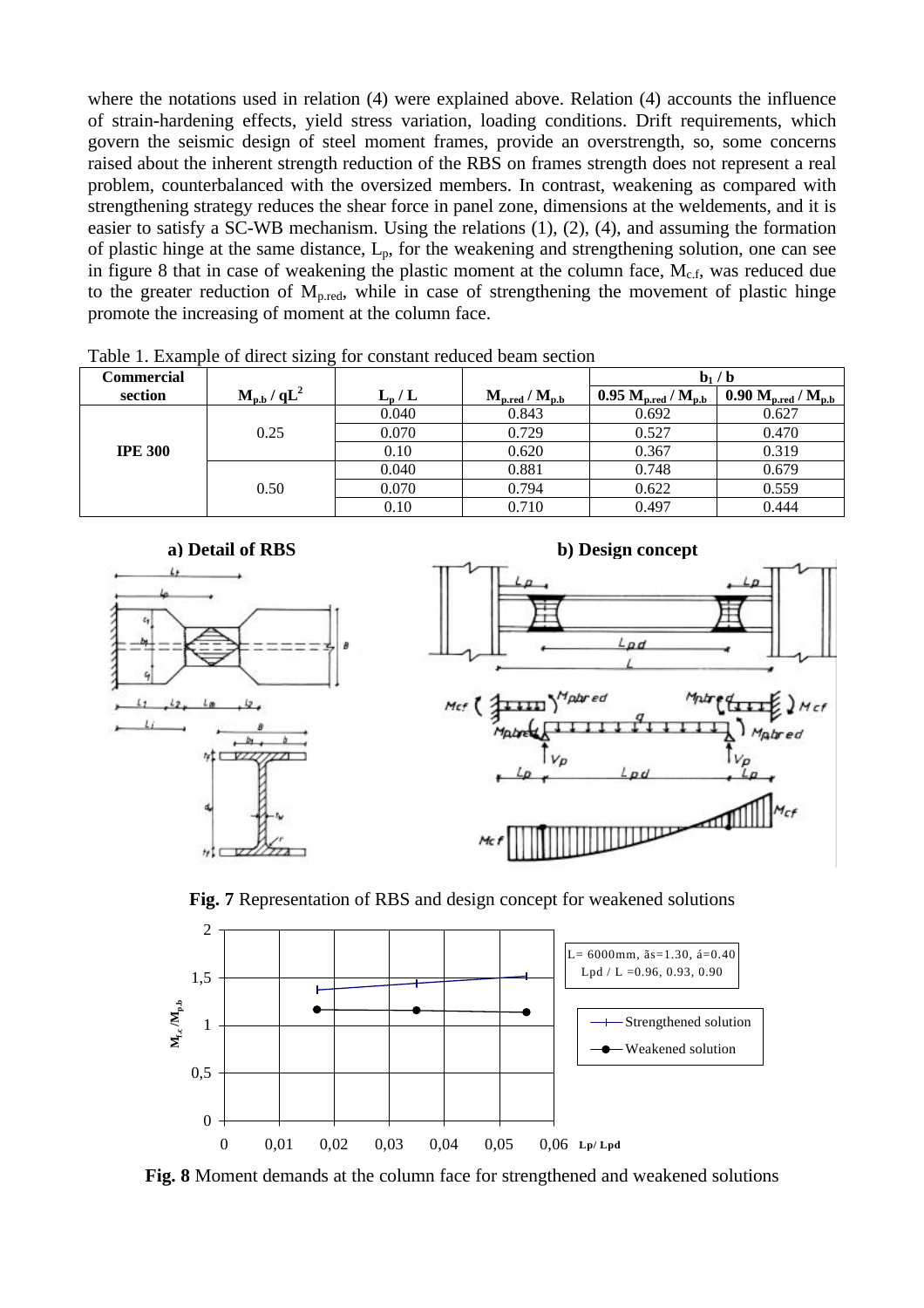must be sized avoiding stress concentration, having a length of about 1.20…1.50c, where c is the beam reduction. Generally, a reduction of about 35-45% is sufficient to provide an improved ductile behaviour. Finally, the critical zone,  $L_m$ , is approximately selected, of about 0.5h<  $L_m$  <0.7h, or analytically calculated creating a segment, within the full length of RBS, for a complete formation of plastic hinge.



**Fig. 6** Illustrative representation of different weakening and combined solutions

Considering that beam with reduced section belongs to a frame, fig. 7a,b, and a weakening in bending at the critical zone with 5-10% as compared with the full beam plastic moment,  $M_{p,b}$ , the reduced plastic moment, Mp.red, results:

$$
\frac{M_{p,red}}{M_p} = (0.90...0.95) \left[ \left( \frac{2L_p}{L} - 1 \right) + \frac{1}{2\alpha} \frac{L_p}{L} \left( 1 - \frac{L_p}{L} \right) \right]
$$
(2)

where á a coefficient introducing the influence of vertical loads,  $L_p$  is a distance from the column face to the assumed center of plastic hinge, and L is the beam span. Analyzing the above equation can be obtained a relation for direct sizing of the RBS:

$$
\frac{b_1}{b} = \left(1 + \frac{d^2 t_w}{4bt_f (d + t_f)}\right) \frac{M_{p,red}}{M_{p,b}} - \frac{d^2 t_w}{4bt_f (d + t_f)}
$$
(3)

where  $b_1, b, d, t_f, t_w$ , geometrical dimensions as illustrated from figure 7. Using the aforementioned relations, (2), (3), it is easy to make tables for direct determining of the reduced plastic moment or the reduction of a beam section, Table 1a,b. Tabulating the main influencing parameters for commercial profiles a standardization can be obtained in order to reduce the fabrication cost.

Using the calculation concept from figure 9b results the moment at the column face,  $M_{f,c}$ , in order to satisfy the SC-WB mechanism ( $\sum M_c \ge \sum M_{f.c}$ ):

$$
\mathbf{M}_{\rm c.f} = \left[ \gamma_{\rm s} \mathbf{M}_{\rm p,red} \left( \frac{\mathbf{L}_{\rm p}}{\mathbf{L}_{\rm pd}} + 1 \right) + \frac{\mathbf{M}_{\rm p,b}}{\alpha} \frac{\mathbf{L}_{\rm p}}{\mathbf{L}^2} \left( \frac{\mathbf{L}_{\rm pd}^2}{\mathbf{L}_{\rm p}} \frac{\mathbf{L}_{\rm p}}{\mathbf{L}_{\rm pd}} - \frac{\mathbf{L}_{\rm p}^2}{\mathbf{L}_{\rm pd}} \frac{\mathbf{L}_{\rm pd}}{\mathbf{L}_{\rm p}} \right) \right]
$$
(4)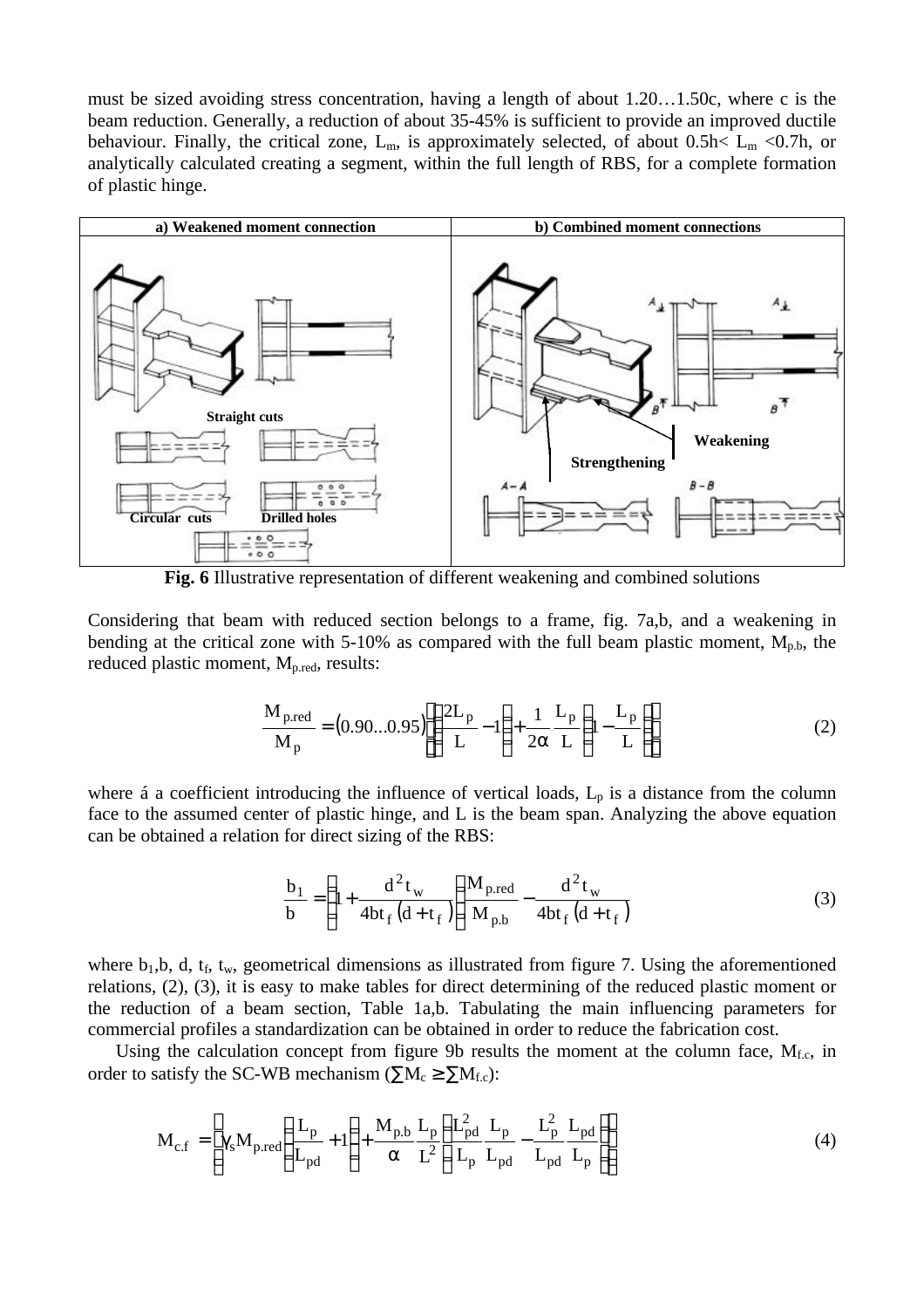and strength variation must be well defined. Also, weld fracture mitigation measures must be taken, avoiding premature brittle failures.





#### **3.2 MR-frames with weakened connections**

A rational alternative is the weakening of beam section at a selected position, near the beam-tocolumn interface, creating conditions for the concentration of inelastic action in the weakest beam zone. A variety of reduced beam sections, RBS, with straight, tapered and circular cutting for both beam flange were proposed. (Fig. 6a). An alternative could be a proper combination of both strengthening and weakening strategies. (Fig. 6b). Testing of RBS has confirmed the effectiveness of such solutions, achieving the target plastic rotation of 0.03 rad [4,5,10, 13,17].

Additionally, analytical investigations demonstrated the improved ductility of moment frames with RBS [1,3,9]. The weakened beam section with straight cuts is schematically illustrated in figure 9a. Tapered and circular beam sections are detailed elsewhere [1,8]. The beam distance,  $L_1$ , is selected, of about  $h/6 < L_1 \le h/3$  from the column face, in order to protect the heat affected zone as well as to create a sufficient distance for the formation of plastic hinge. The transition zone,  $L_2$ ,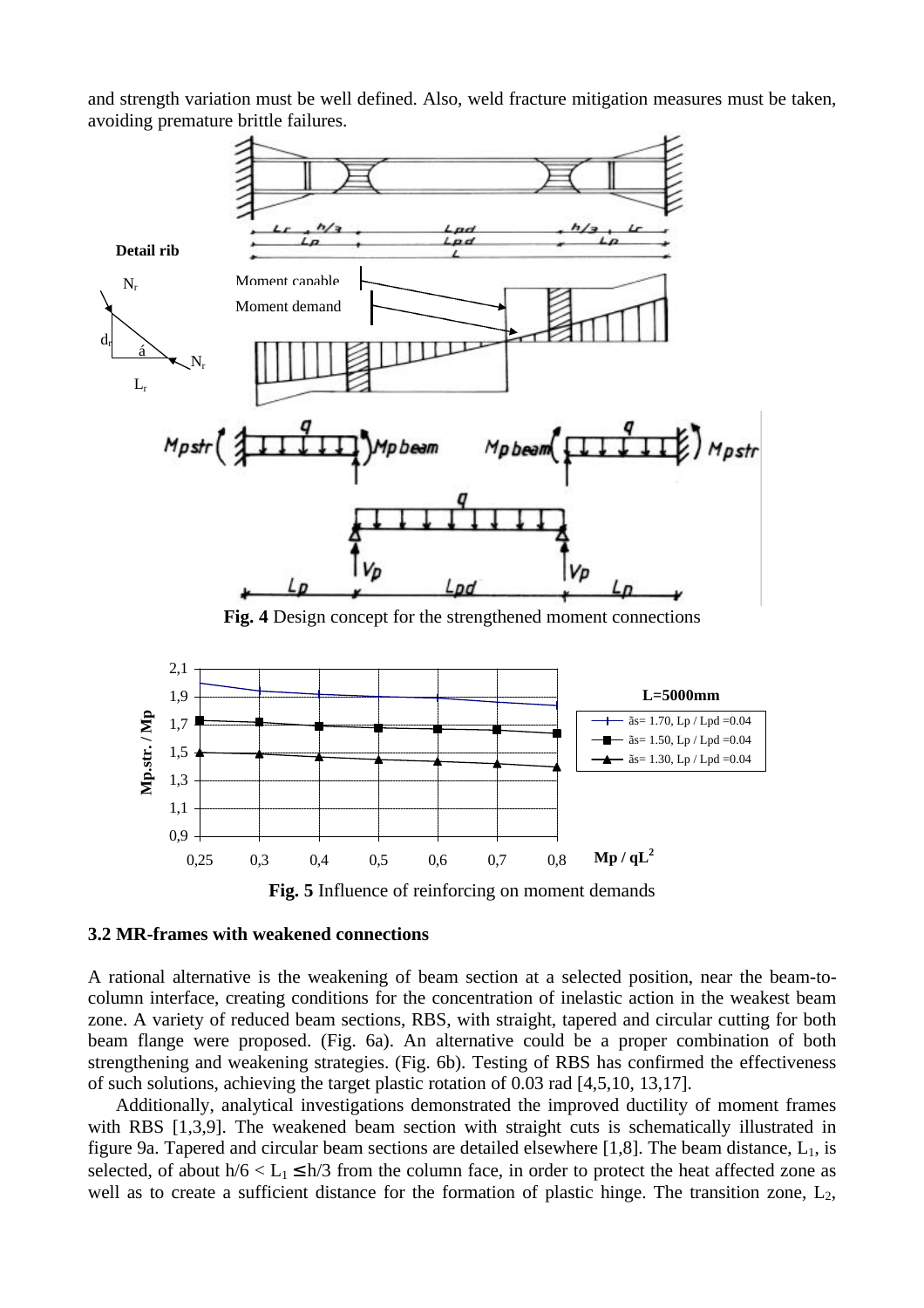iii) the length of plates must not be very long, because the overstress remain at the column face due to the fact that the beam plastic hinge will be developed in a very low stress zone.



**Fig. 3** Joints with strengthened connections

According to the aforementioned criteria, the strengthened zone sized with 5-10% bending moment higher than beams' plastic moment,  $M_{p.str} = 1.05...1.10M_{p.b}$ , while the local detailing depends on solution chosen (ribs, haunches etc). For instance, in case of ribs the plate length,  $L_r$ , it is recommended to taken about 0.5h…h, h is the beam depth (Fig. 4). The ribs height must taken equal to  $d_r=L_r$  taná, where á is  $25^{\circ}$ -35°, as a function of strength and stability requirements. In order to satisfy the strength and stability requirements, it is recommended, a simplified check with  $N_r =$  $V_p$  / siná  $\leq f_y A_r$  for strength and a limit of  $d_r/t_r \leq 36\hat{a}$  (treated as a half of web depth) for stability. Using the calculation concept from figure 4c, the strengthened plastic moment,  $M_{p,str}$ , results from the following relation, which takes into account the influence of geometry, material randomness, loading conditions:

$$
\frac{M_{p.str}}{M_{p.b}} = \gamma_s \left[ \left( \frac{2L_p}{L_{pd}} + 1 \right) + \frac{1}{2\alpha} \frac{L_{pd}^2}{L^2} \left( \frac{L_p}{L_{pd}} - \frac{1}{2} \frac{L_p^2}{L_{pd}^2} \right) \right]
$$
(1)

where:

 $\tilde{a}_s$ - A coefficient that accounts the overstrength of the connection, strain-hardening effects, and yield strength variation. So,  $\tilde{a}_s = (1.05...1.1) 1.20 f_{y,max} / f_{y,min} = 1.26...1.32 f_{y,max} / f_{y,min}$ . á- A coefficient introducing the influence of vertical loads, á=  $M_p / qL^2$ .  $L_p$ - Distance between column face and plastic hinge,  $L_p = L_r + h/3$ .

Lpd- Distance between the assumed plastic hinges.

Representing the relation (1) in figure 5, one can see that the increasing of vertical loads requires the increasing of strengthening. As a consequence, in case of high vertical loads it is difficult to satisfy a SC-WB mechanism. So, in order to obtain an economical design strain-hardening effects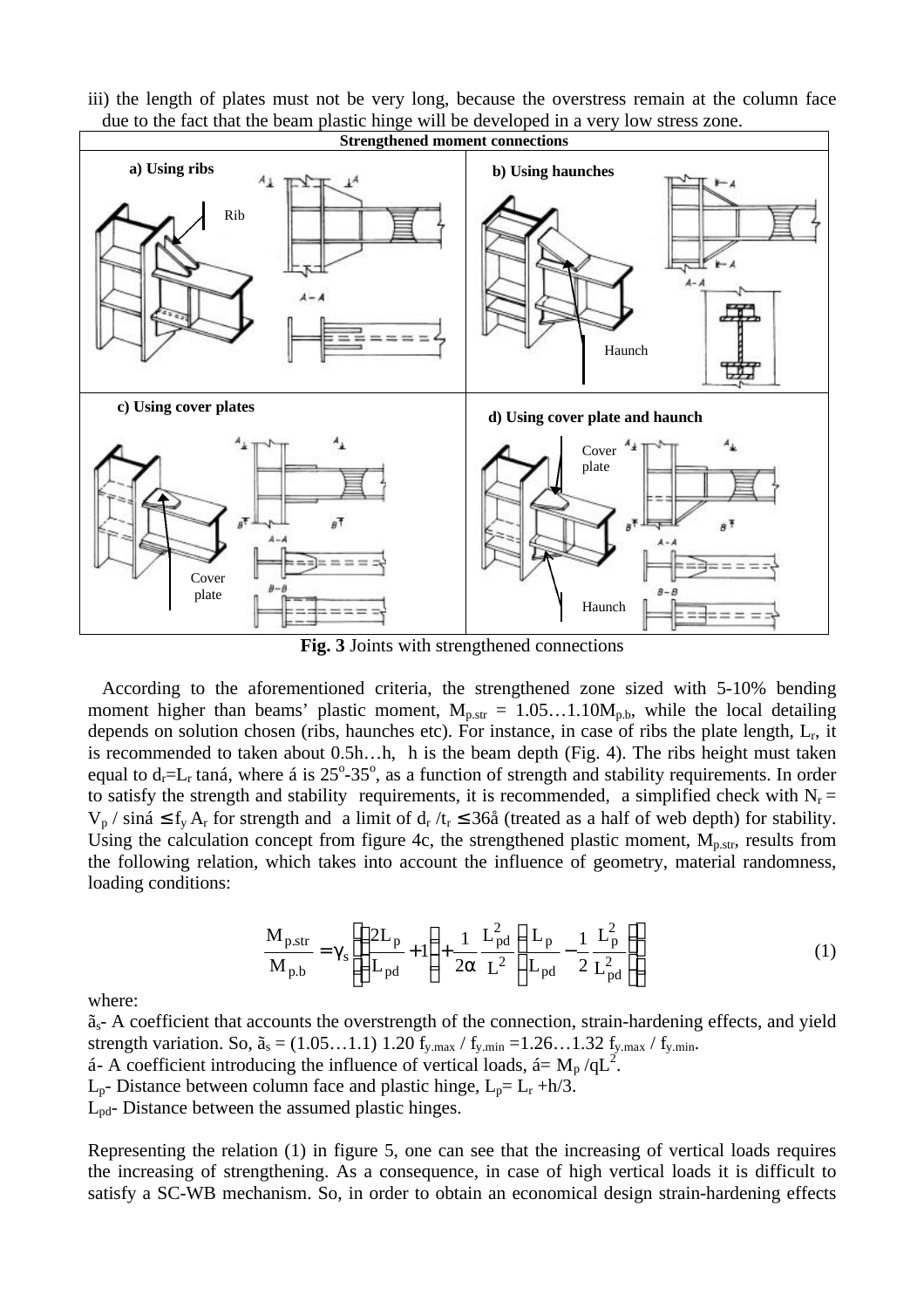v) Influence of vertical loads: It is very important to notice that the magnitude of vertical loads acting on beams decide for the location of the plastic hinges in the beams as well as for the shape of moment diagram.



**Fig 1.** Schematic representation of a global plastic mechanism

| Geometry and configuration of joint | Type of joint (rigid, semi-rigid, pinned)<br>٠<br>Conceptual conformation (weakening, strengthening)<br>٠<br>Geometrical detailing (stiffeners, doubler plates)<br>Panel zone yielding |  |  |
|-------------------------------------|----------------------------------------------------------------------------------------------------------------------------------------------------------------------------------------|--|--|
| <b>Composite floor slab action</b>  | $SC-WB (M_{p+slab} < M_c)$<br>$WC-SB (M_{p+slab} > M_c)$                                                                                                                               |  |  |
| <b>Yield strength</b>               | $f_{y,real} > f_{y,design}$ $\longrightarrow$ $M_{pb,real} > M_{pb,design}$ $\longrightarrow$ $M_{pb} > M_c$ $\longrightarrow$ WC-SB                                                   |  |  |
| Overstrength                        | Commercial sections<br>Drift requirements                                                                                                                                              |  |  |
|                                     | Strain hardening effects                                                                                                                                                               |  |  |
|                                     | Seismic loading<br>Seismic + Vertical loading condition                                                                                                                                |  |  |
| <b>Vertical loads</b>               |                                                                                                                                                                                        |  |  |

Fig 2. Factors affecting the location of plastic hinge

# **3. DUCTILE DESIGN ALTERNATIVES BASED ON CONSTRUCTIONAL DETAILS**

## **3.1 MR-frames with strengthened connections**

In order to force the development of a plastic hinge away from the column face additional elements such ribs, haunches, cover plates, or a combination, were proposed. (Fig. 3). Experimental research has confirmed the relocation of a plastic hinge just after or at some distance from the toes of cover plates or ribs [15]. Furthermore, both experimental and analytical studies demonstrated the improvement pf local as well as of global ductility of steel moment frames [1,3,15,18]. The main disantvantage of this solution as compared with the weakening one is the increasing of column size in order to maintain the SC-WB mechanism. As a consequence may result thicker doubler plates or continuity plates and supplemental welding.

For an efficient design of strengthened connections the following considerations must be taken into account:

- i) the plastic hinge must be formed at sufficient distance from the column face, protecting the susceptible connection zone. So, plates used for strengthening must satisfy strength and stability requirements:
- ii) the length of plates must be adequately chosen in order to create bending and not shear failure mechanism. Thus, the span  $L_{pd}$  must be limited ( $L_{pd}$  / h > 4.0);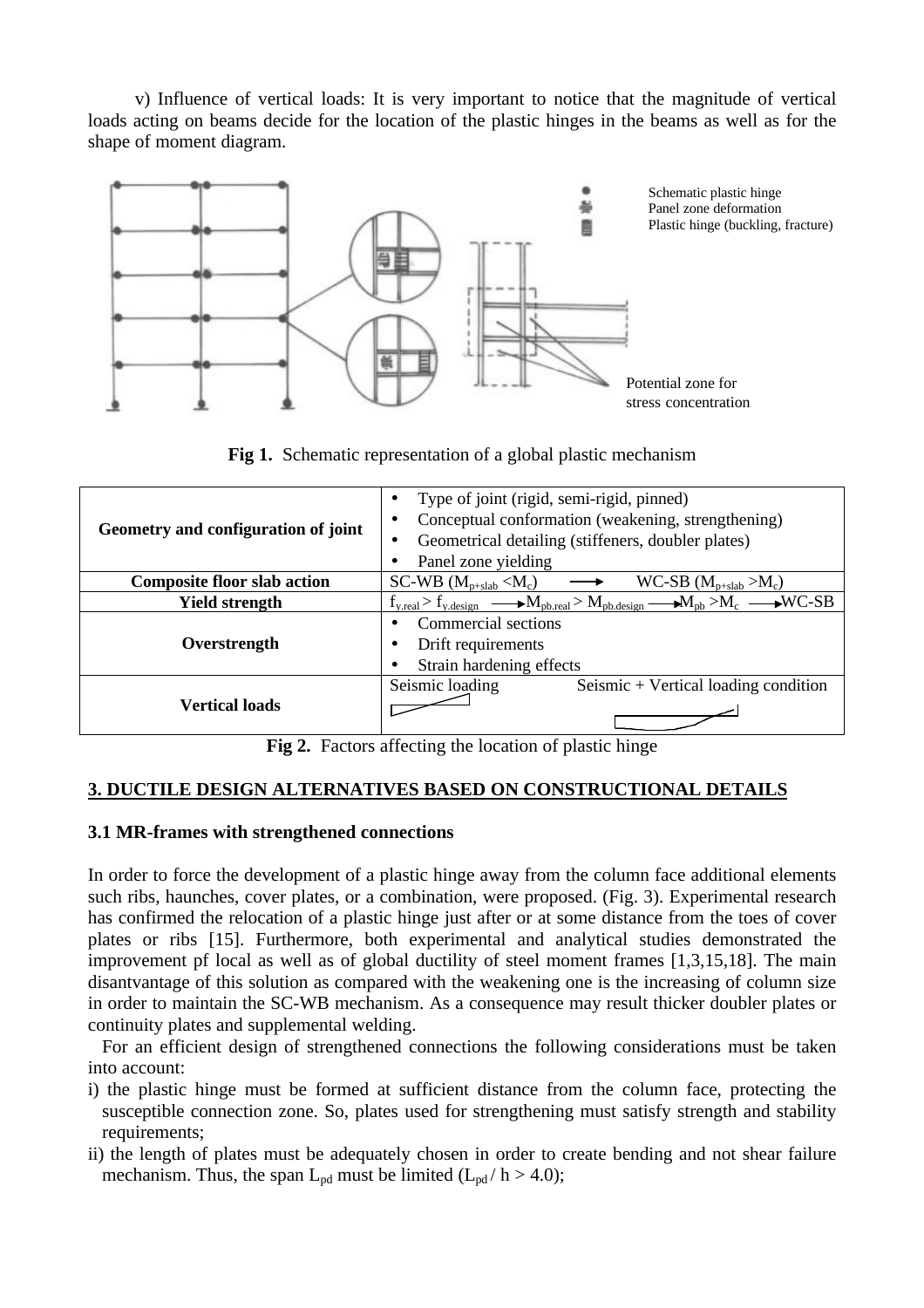discussed in the paper. However, considering the damage observations from Northridge earthquake, it was noticed little difference in the performance of frames designed with panel zone yielding as compared with those without panel zone yielding [7].

The recent experience from Northridge and Kobe demonstrated the importance to consider in capacity design the location of plastic hinges in the beams, even in the case of formation of a global plastic mechanism. The vast majority of brittle damage occurred at the end of beams, at the beamto- column connection zone, initiated at very low levels of inelastic demand without any sign of plastic deformation in the beams, and also in many cases, while the frames behave elastically. Some recent experimental tests in U.S show that the conventional connection configuration is not sufficient to fulfil plastic rotation requirements (i.e. larger than 0.03rad) for steel moment-resisting frames in high seismicity areas [15,16]. From the other side, European experimental tests demonstrated that fully welded joints achieve the target ductility when the base material and welding conditions were properly defined [14]. However, the difference in design, detailing, and practice between Europe and US. must be considered. In any case, some measures should be introduced in seismic design in order to avoid the unexpected behaviour of a structure due to randomness of earthquake characteristics, of material properties, of uncertainties in execution quality.

Taking into account the response of moment resisting frames and especially frame beams, which exhibit maximum bending moments at the member ends, the solution is to move the formation of plastic hinge within the beam span but away from the beam-to-column interface in order to protect this sensible zone reducing the stress levels in the connection. In this way, some problems related to the potential fragility of welds, poor workmanship, or poor base and weld material toughness could be minimized. Different authors propose such constructional details, which improve the inelastic performance of steel moment resisting frames [1,4,8,13]. So, in order to relocate the plastic hinge, connections must adequately strengthened or weakened. An alternative solution must be a hybrid frame, with well-controlled mechanical properties, having columns from higher steel grade than beams. Using the aforementioned solutions it is possible to obtain a capacity design with failure mode and ductility control based on the fulfilment of the member hierarchy criterion in conjunction with adequate detailing of the connection zone. For a proper ductile design it is necessary to underline the importance of some factors affecting the development of a strong column-weak beam, SC-WB, mechanism. Geometry and configuration of the joint, presence of composite floor slab action, yield strength, overstrength, and magnitude of vertical loads directly influence the location of plastic hinge. (Fig. 2):

i) Geometry and configuration of the joint: Generally, the type of joint (rigid, semi-rigid, etc) and the detailing of the joint region (weakening, strengthening, etc) dictates the location of plastic hinges. Experimental evidence had confirmed that in case of rigid nodes the use of doubler plates increase the load carrying capacity, in the same time, decreasing the energy absorption capacity. The use of stiffeners can contribute to the increase of energy dissipation when do not modify the deformation mechanism [11].

ii) Presence of composite floor slab action: In many cases the strong interaction between floor slab and steel beam increase the strength of the beam changing the ductile mechanism of SC-WB in a WC-SB mechanism. In the same time, the concrete floor slab does not permit the local buckling of the upper beam flange, which can work as a filter contributing to dissipation of the input energy.

iii) Yield strength: Due to random variability of yield strength the intend SC-WB mechanism may be changed in a WC-SB affecting the plastic hinge formation, as well as, the ultimate behaviour of the frame.

iv) Overstrength: In case of steel structures it is possible to oversize some members, due to the necessity of using commercial sections. Furthermore, in earthquake design of steel moment frames member sizes are governed by drift requirements, which can be larger than those required by strength. Therefore, another search for overstrength is provided. Strain-hardening effects may cause an overstrength, when it is not considered, modifing the ductile mechanism.